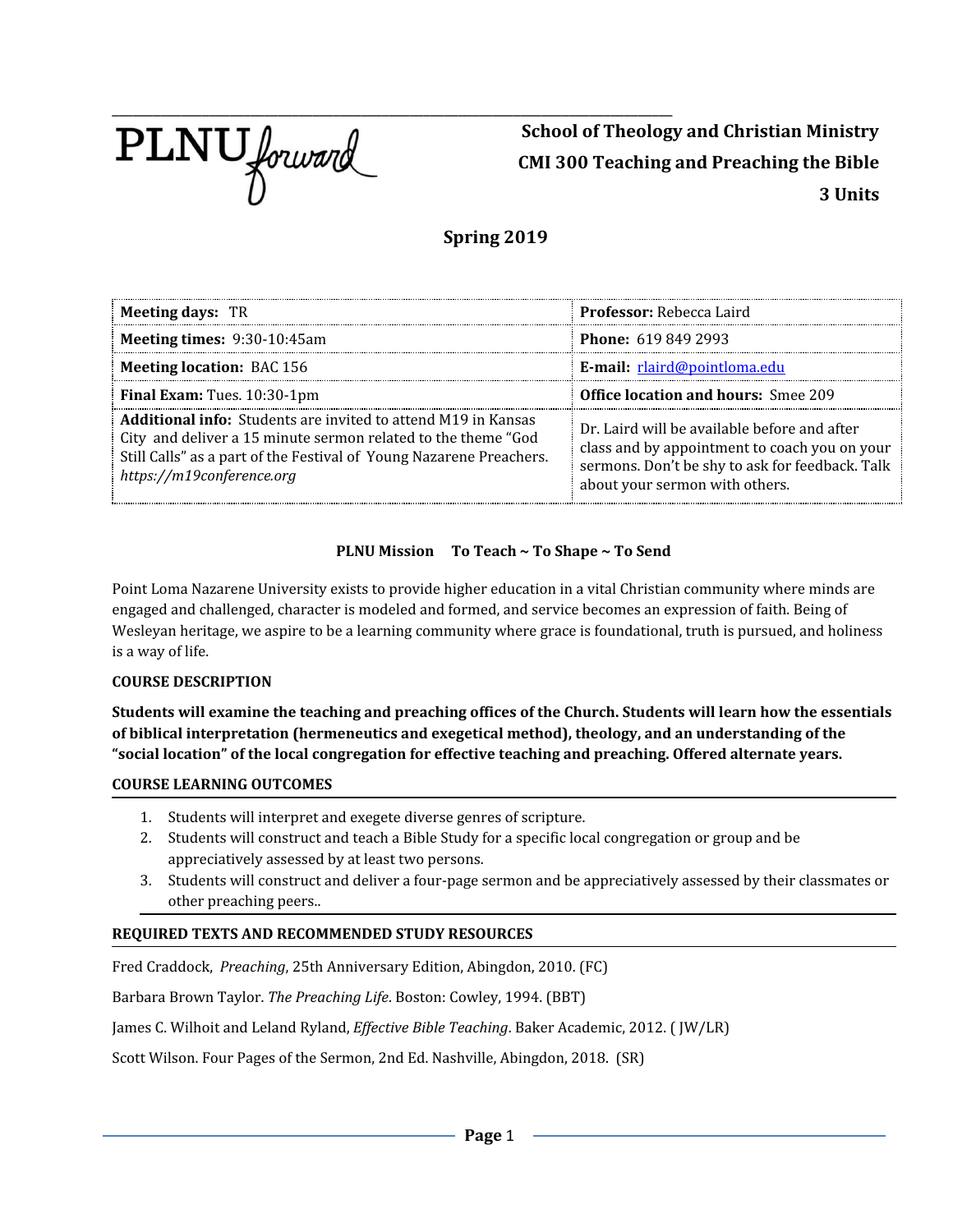| <b>DATE</b> | <b>CLASS TOPICS</b>                                                                                                                                                                                                                                                                                     | <b>PRE-READING AND</b><br><b>CLASS PREPARATION</b><br><b>REQUIREMENTS</b>                                                                                                                                                                                                                                                                            | <b>ASSIGNMENTS</b>      |
|-------------|---------------------------------------------------------------------------------------------------------------------------------------------------------------------------------------------------------------------------------------------------------------------------------------------------------|------------------------------------------------------------------------------------------------------------------------------------------------------------------------------------------------------------------------------------------------------------------------------------------------------------------------------------------------------|-------------------------|
| R1/10       | Overview of class.<br>1. Preaching as a Communal<br>Christian Practice<br>Sacred Storytelling,<br>2.<br>"Surviving Eden"<br>God Still Calls--Call<br>3.<br>Narratives as texts for your<br>first sermon<br>Craddock's 3 chairs of<br>4.<br>preaching--prayer chair,<br>study chair and writing<br>chair | Buy your books!                                                                                                                                                                                                                                                                                                                                      |                         |
| T1/15       | Call and Vocation<br>1.<br><b>Call Narratives</b><br>2.<br>3.<br>In class writing exercise                                                                                                                                                                                                              | Read Barbara Brown<br>Taylor (BBT) Chps 1-3<br>Read aloud the call<br>narrative of your choosing<br>every morning and evening<br>for the next two weeks.<br>Read the text indoors,<br>outdoors, in a commercial<br>space, with the homeless<br>or sick. Do lectio divina on<br>the text.<br>See Assignment Box $\rightarrow \rightarrow \rightarrow$ | Choose a call narrative |
| R1/17       | <b>Imagination and Revelation</b><br>1.<br>2.<br>Storyboarding a unified<br>sermon                                                                                                                                                                                                                      | Read Scott Wilson (SW)<br>Chap 1-3,<br>Read BBT Chp 4-5                                                                                                                                                                                                                                                                                              |                         |
| T1/22       | Context of Worship<br>1.<br>2.<br>Trouble in the Text                                                                                                                                                                                                                                                   | Read SW Chp 4-5<br>Read BBT Chp 6<br>"Altar-ing the World                                                                                                                                                                                                                                                                                            |                         |
| $R$ 1/24    | Trouble in the World<br>1.                                                                                                                                                                                                                                                                              | Read SW 6-7<br>Read BBT Chp 7                                                                                                                                                                                                                                                                                                                        |                         |
| T 1/29      | God's Action in the Bible<br>1.                                                                                                                                                                                                                                                                         | Read SW 8-9                                                                                                                                                                                                                                                                                                                                          |                         |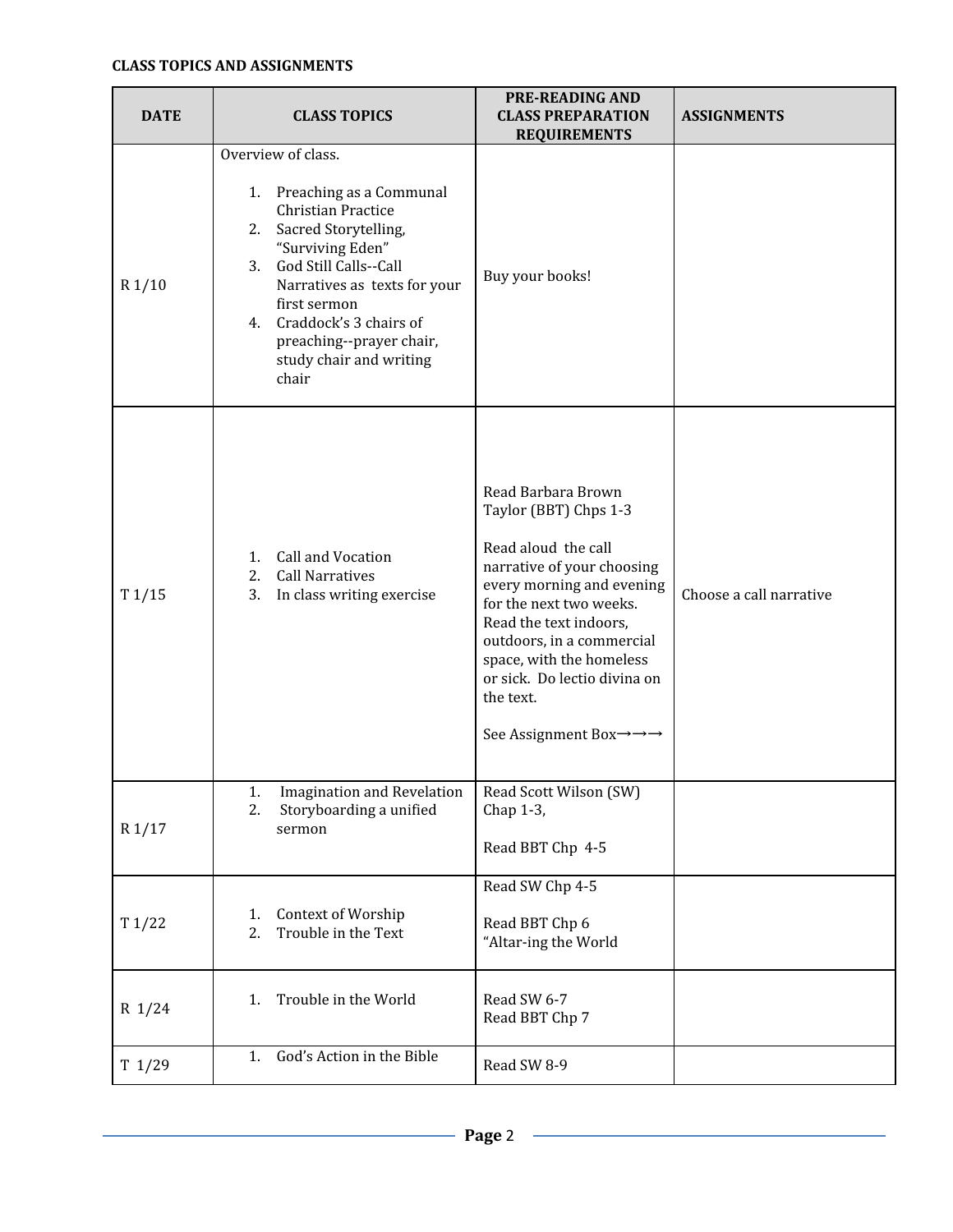| R1/31                                         | God's Action in the World<br>1.                                                             | Read SW 10-11                                                                                           |                                                             |
|-----------------------------------------------|---------------------------------------------------------------------------------------------|---------------------------------------------------------------------------------------------------------|-------------------------------------------------------------|
| T2/5                                          | The Completed Sermon<br>1.<br>Preach your sermons!                                          | Read SW 12-13                                                                                           | Bring sermon manuscripts to<br>class                        |
| R2/7                                          | Preach your sermons<br>1.                                                                   |                                                                                                         | Bring sermon manuscripts to<br>class                        |
| T2/11                                         | M19 Conference to KC                                                                        |                                                                                                         |                                                             |
| $R$ 2/14                                      | No Class                                                                                    |                                                                                                         | Catch up from travelling                                    |
| T2/19                                         | The History and theology of<br>Preaching                                                    | Read Craddock FC Chps.<br>$1 - 3$<br>Go over outline for a<br>theology of preaching<br>paper            |                                                             |
| R2/21                                         | The Sermon as Relationship between<br>Preacher, People and God<br>In class writing exercise | Read FC Chps 4-7                                                                                        |                                                             |
| Extra Credit<br>2/21                          | <b>Attend Christian Wiman event</b>                                                         | Seminar by the Sea Event                                                                                |                                                             |
| M 2/25                                        | Visit to Urban Life for Youth<br>Sermons                                                    | 6-9pm Dinner Provided                                                                                   |                                                             |
| T2/26                                         | Shaping the Message                                                                         | Read FC Chps. 8-11                                                                                      |                                                             |
| <b>Extra Credit</b>                           | <b>Attend Women in Christianity Event</b>                                                   | Colt Forum 5:30-7pm                                                                                     |                                                             |
| R 2/28                                        | Preaching for the Ear<br>In class writing exercise                                          | Read BBT "Do Love" and<br>"Knowing Glances"                                                             | 4 page theology of preaching<br>paper due                   |
| TR 3/6-8                                      | <b>SPRING BREAK</b>                                                                         | <b>NO CLASSES</b>                                                                                       |                                                             |
| T3/12                                         | In class-midterm<br><b>Creating Parables from Life</b>                                      | Read BBT "The Opposite of<br>Rich" and "The Lost and<br>Found Department"                               | Come with ideas/notes for<br>midterm parable writing        |
| R3/14                                         | Gender and Preaching<br>In class writing exercise                                           | Listen to sermon by<br>someone who differs from<br>you by gender. Online is<br>permitted.               | 2 page appreciative critique<br>of sermon due before class. |
| T3/19                                         | Ethnicity, Culture and Preaching<br>Expectations<br>In class writing exercise               | Listen to a sermon by some<br>who differs from you<br>ethnically and culturally.<br>Online is permitted | 2 page appreciative critique<br>of sermon due before class  |
| $R \frac{3}{21}$                              | Preach Youth Sermons in class                                                               |                                                                                                         | Youth sermons due                                           |
| Kaleo<br>Chapels<br><b>MWF</b><br>$3/25 - 27$ | Student preachers in chapel                                                                 | Submit to be a Kaleo<br>preacher                                                                        | Watch for submission details                                |
| T3/26                                         | Preach Youth Sermons in Class                                                               |                                                                                                         |                                                             |
| R 3/28                                        | <b>Effective Bible Teaching</b>                                                             | James Wilhoit/Leland<br>Ryland Chp 1-4                                                                  |                                                             |
| T4/2                                          | Teaching the Big Idea                                                                       | JW/LR, Chp 5-6                                                                                          |                                                             |
| $R\frac{4}{4}$                                | <b>Teaching Methods</b>                                                                     | JW/LR, Chp 7-9                                                                                          |                                                             |
| T4/9                                          | Inductive Bible Study Workshop                                                              | JW/LR Chp 10                                                                                            |                                                             |
| $R\,4/11$                                     | <b>Teaching Practice Group 1</b>                                                            |                                                                                                         |                                                             |
| T4/16                                         | <b>Teaching Practice Group 2</b>                                                            |                                                                                                         | Inductive Bible Study outlines<br>due before class          |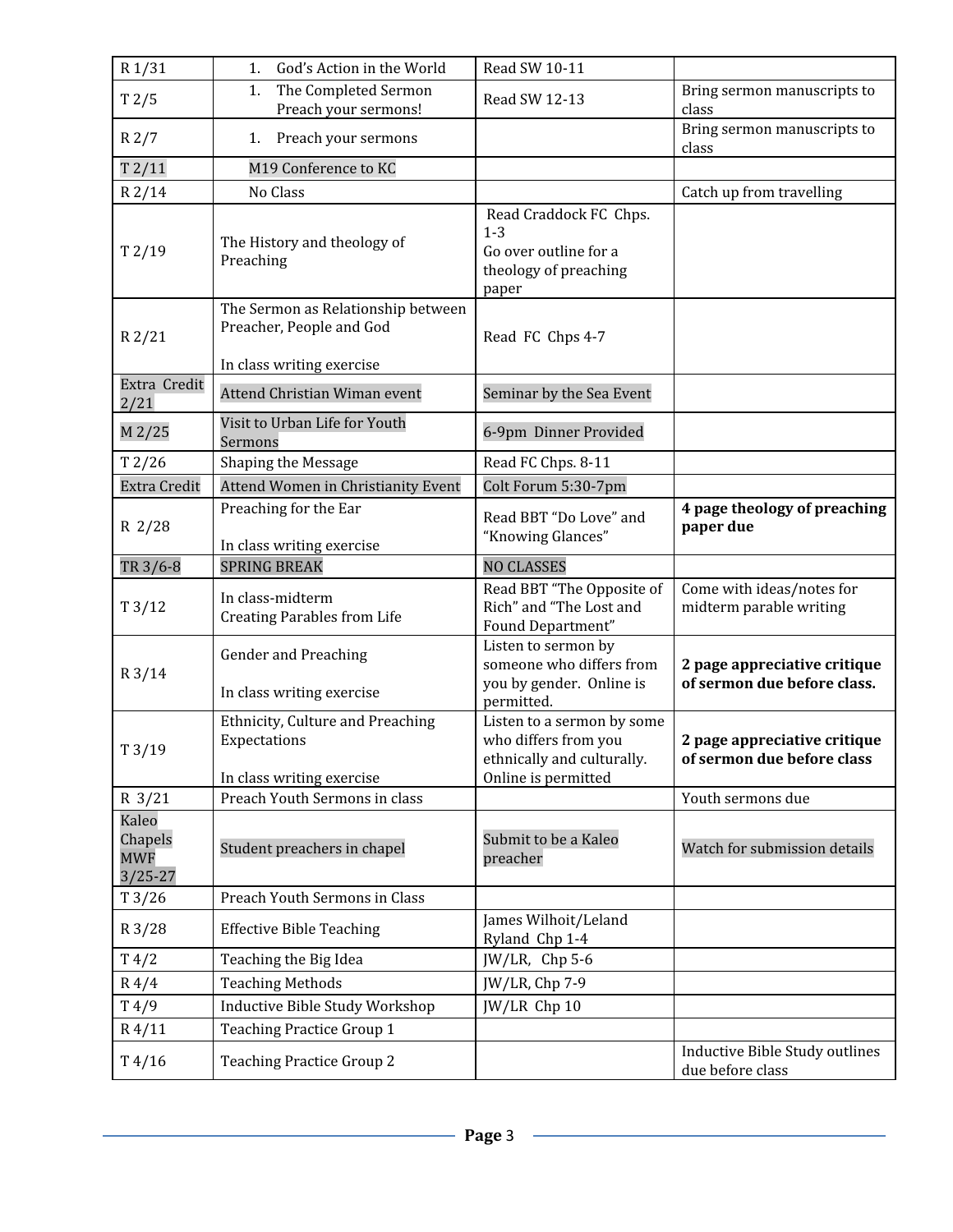| $R\,4/18$                | No CLASS EASTER BREAK     |                                                                                                                                                                                                                                                             |                                                                                               |
|--------------------------|---------------------------|-------------------------------------------------------------------------------------------------------------------------------------------------------------------------------------------------------------------------------------------------------------|-----------------------------------------------------------------------------------------------|
| $T\frac{4}{23}$          | Always Ready with a Story |                                                                                                                                                                                                                                                             | Popcorn preaching. Be<br>prepared with a one-page<br>teaching story. Turn in<br>before class. |
| $R$ 4/25                 | Celebrating preachers     | Portfolio Due, 1. Revised<br>Theology of Preaching<br>Paper due 2. Revised<br>Sermon 3. Revised<br>Inductive Bible Study<br>Oultine, 4. Revised Youth<br>Sermon, Revisions are to<br>incorporate feedback from<br>peers and professor over<br>the semester. |                                                                                               |
| $T\,5/2$<br>$10:30-1$ pm | Final Feedback session    |                                                                                                                                                                                                                                                             |                                                                                               |

### **ASSESSMENT AND GRADING**

Note: Clearly define a grading policy to avoid any confusion concerning expectations. It is most helpful if at least two things are present: 1) a point distribution and 2) a grading scale.

| Sample assignment distribution by percentage:                                                                                                                                                                                                                                                                                                                                                                                                                      | Sample grade scale:                                                                                                                                                                   |
|--------------------------------------------------------------------------------------------------------------------------------------------------------------------------------------------------------------------------------------------------------------------------------------------------------------------------------------------------------------------------------------------------------------------------------------------------------------------|---------------------------------------------------------------------------------------------------------------------------------------------------------------------------------------|
| 4 - In class writing assignments 100<br>Attendance and Participation<br>50<br>Sermon #1<br>preached version<br>100<br>$\mathbf{0}$<br>proclamation skills<br>50<br>$\Omega$<br>revised version<br>50<br>$\Omega$<br>Theology of Preaching Paper 100<br>100<br>Midterm<br>50<br>Sermon Critique #1<br>Sermon Critique #2<br>50<br>Inductive Bible Study Outline 100<br>Youth Sermon<br>100<br>One page teaching story<br>50<br><b>Final Portfolio Review</b><br>100 | $A=93-100$<br>$C = 73 - 76$<br>$A = 92 - 90$<br>$C = 70 - 72$<br>$B+=87-89$<br>$D+=67-69$<br>$B = 83 - 86$<br>$D=63-66$<br>$B = 80 - 82$<br>$D = 60 - 62$<br>$C+=77-79$<br>$F = 0-59$ |
| Includes revisions of Sermon #1, Theology of Preaching                                                                                                                                                                                                                                                                                                                                                                                                             |                                                                                                                                                                                       |
| Paper, Youth Sermon, Inductive Bible study.                                                                                                                                                                                                                                                                                                                                                                                                                        |                                                                                                                                                                                       |
| Total points possible<br>1000                                                                                                                                                                                                                                                                                                                                                                                                                                      |                                                                                                                                                                                       |
|                                                                                                                                                                                                                                                                                                                                                                                                                                                                    |                                                                                                                                                                                       |

### **INCOMPLETES AND LATE ASSIGNMENTS**